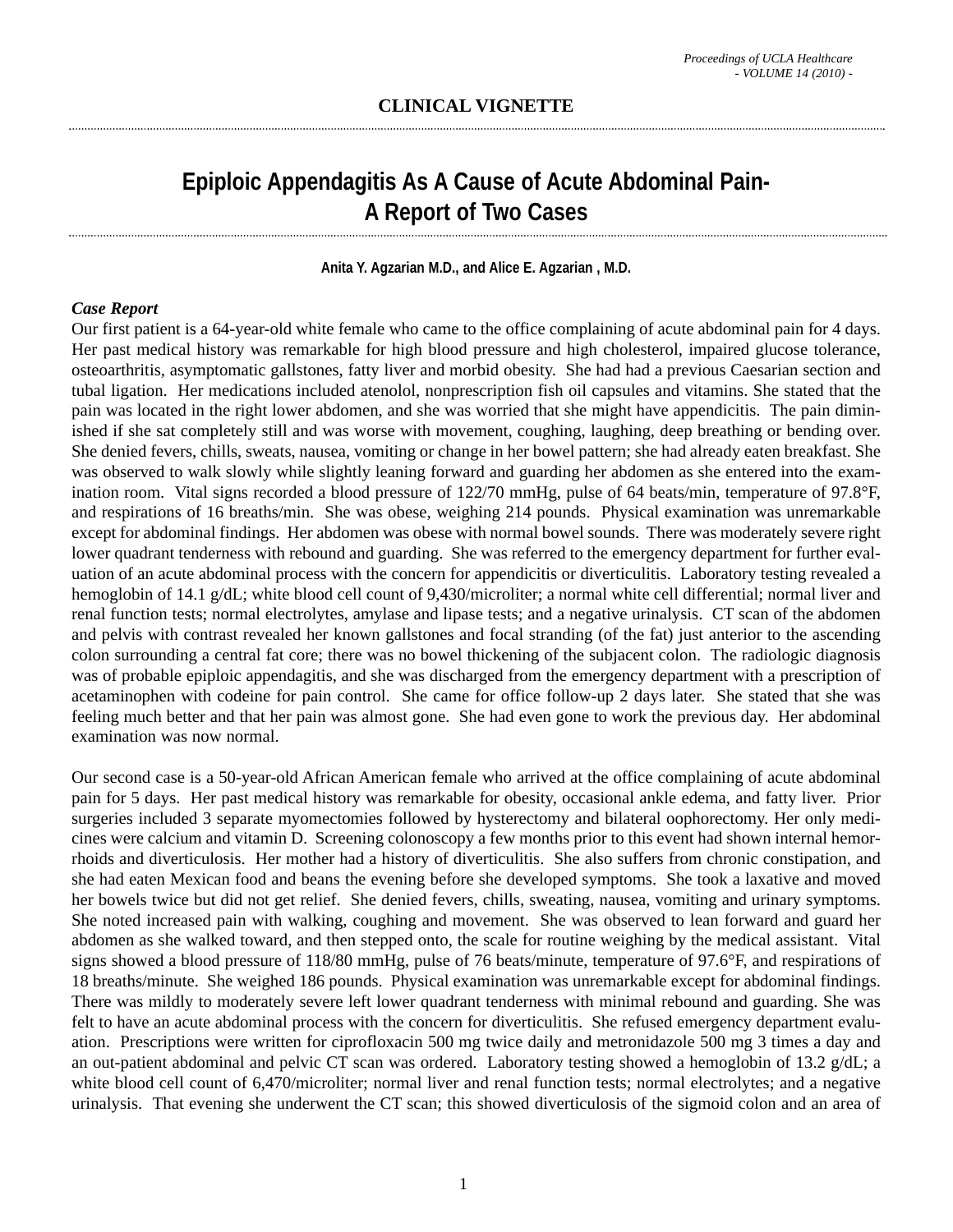inflammation surrounding a fatty appendage. There were no diverticula at the level of this inflammation. The patient was felt to have epiploic appendagitis and was notified of these finding by phone. Antibiotics were discontinued and ibuprofen was recommended for pain. Two days later the patient reported she felt much better. She was reexamined in the office 8 days after her initial presentation and she stated that she felt completely well. Her abdominal examination was back to normal.

Epiploic appendagitis is an uncommon cause of abdominal pain, but it is important to make this diagnosis promptly as the management is often conservative and the patient can be spared a surgical procedure. The presentation of the patient usually suggests acute appendicitis or diverticulitis1.

Fifty to 100 epiploic appendages (of uncertain function) are found scattered along the serosal surface of the colon parallel to the anterior and posterior taenia coli. They are peritoneal pouches 0.5 to 5 cm in length and become larger and more numerous in the sigmoid region. An epiploic appendage is a fatty stalk-like structure containing 1 or 2 small end arteries and 1 vein. Obstruction or occlusion of these vascular structures due to torsion or thrombosis can result in ischemia, inflammation, infarction, necrosis presenting as acute, well-localized abdominal pain. There may be possible association with obesity, heavy or vigorous exercise, and hernia. It has been reported in both sexes in all age  $groups<sup>1-8</sup>$ .

The patient with epiploic appendagitis presents with relatively acute right or left lower quadrant sharp abdominal pain, but usually there is no associated nausea, vomiting, anorexia, fever, change in bowel function, leukocytosis or other signs of a serious systemic illness. The patient with focal peritoneal signs can often localize and point directly to the involved area. The sigmoid colon is affected more often than the caecum<sup>1,5-7,9</sup>.

In previous years, epiploic appendagitis was diagnosed at the time of laparotomy. Now, specific findings on CT or ultrasound examination can usually make the correct diagnosis. (Normal epiploic appendages are not seen on CT.) A fat-containing density with stranding of the surrounding fat adjacent to the serosal surface of the colon is noted with CT. The peritoneal surface may be thickened while the colonic wall is not thickened. Ultrasound can detect an oval, noncompressible hyperechoic mass with no central blood flow anteromedial to the colon. "Epiploic appendagitis has been diagnosed in 2-7% of abdominal CT examinations done to exclude diverticular disease and 1% of those examinations to rule out appendicitis." It needs to be differentiated from "omental infarction, mesenteric panniculitis, fatcontaining tumor" on CT scan. 1,2,6-8,10-12

## *Conclusion*

The presentation of a patient with epiploic appendagitis usually mimics that of an acute abdominal process, especially appendicitis or diverticulitis. However, there are few alarming associated systemic signs. Diagnosis is facilitated by a prompt abdominal CT scan and a high index of suspicion. Because the process is mainly self-limiting, the treatment consists of reassurance, analgesia, anti-inflammatories and close follow-up. Improvement usually occurs within 10 days. The goal is to try to avoid unnecessary surgery or the radiation associated with multiple serial CT scans<sup>1-3,5-7</sup>.

Complications can occur. Patients should be advised to return for fever, persistent pain, or additional gastrointestinal symptoms. Laparoscopic removal of the involved appendage is occasionally required, and there may be an increased risk of recurrence without laparoscopic removal. The infarcted appendage is usually resorbed. However, it can detach from its origin, calcify and become a "loose body" in the abdominal cavity. Rarely, adhesions, abscess formation, peritonitis, and bowel obstruction have been reported5-7.